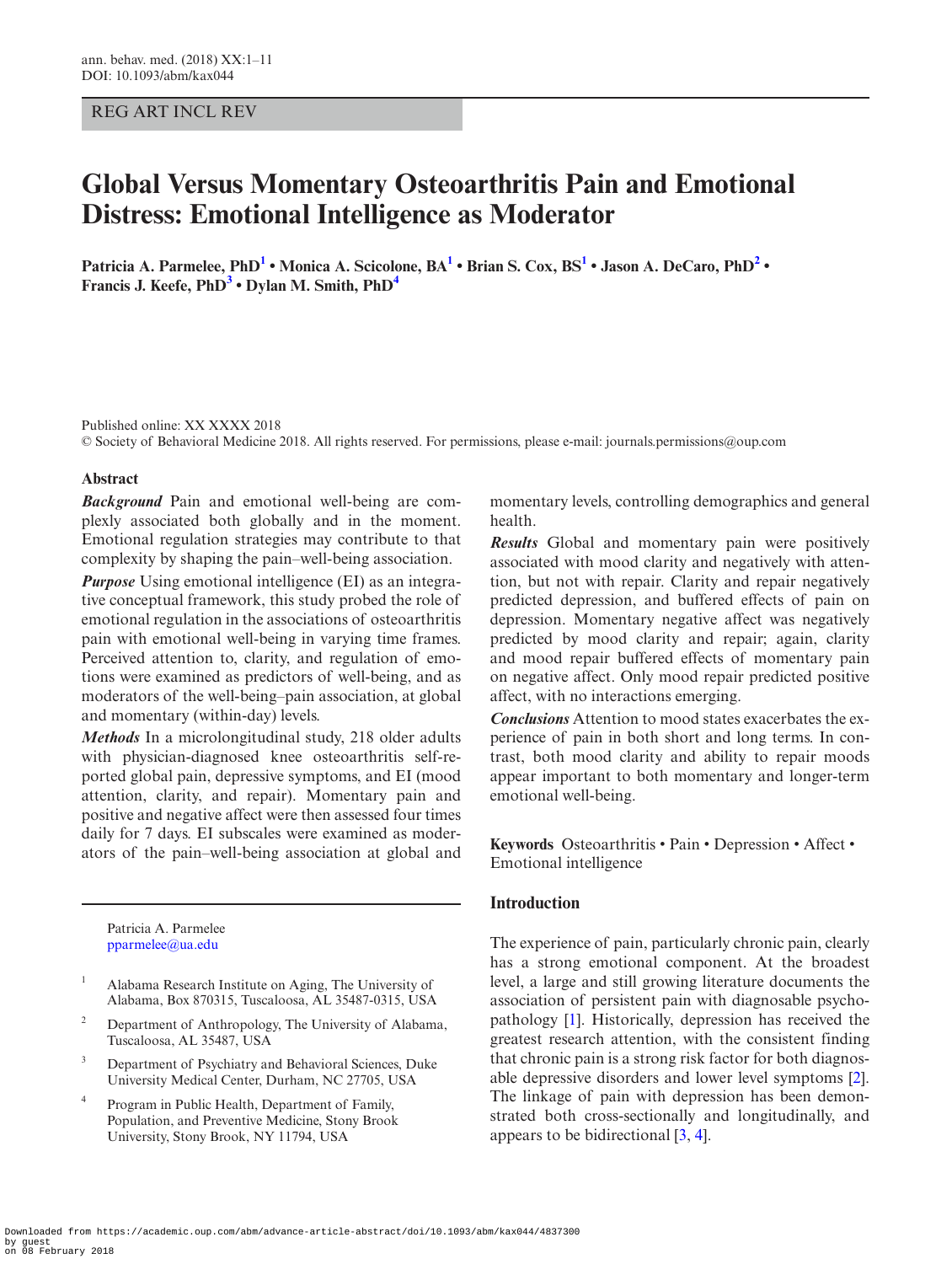Research on the link between pain and emotional distress has, over the past two decades, moved beyond global symptomatology to examine short-term dynamics among pain and various indices of subjective well-being. Experimental work has shown that induced negative mood increases the unpleasantness of pain [[5\]](#page-9-3) (but see [[6\]](#page-9-4)), as well as its rated intensity and pain tolerance [\[7](#page-9-5)]. Conversely, positive mood induction reduces pain in laboratory settings [\[7](#page-9-5), [8](#page-9-6)]. Several in vivo microlongitudinal studies, using daily or weekly diary approaches, have similarly demonstrated that variation in persistent pain is associated in predictable ways with contemporaneous and lagged fluctuation in mood states [[9–12\]](#page-9-7). Similar patterns have been documented on even shorter, within-day time frames using experience sampling methods [[13–15\]](#page-9-8).

Microlongitudinal studies also illustrate how shortterm affect may interact with more stable personal characteristics to influence the experience of pain. For example, Graham-Engeland and colleagues [[15\]](#page-9-9), using experience sampling with a sample of persons with rheumatoid arthritis, found that globally assessed depressive symptoms and momentary positive affect contributed independently to momentary pain. Interestingly, the association of negative affect with pain was attenuated by statistical control of stress, age, gender, and time of measurement. History of depression, net of current distress, has similarly been shown to intensify the day-to-day relationship of pain with mood  $[16, 17]$  $[16, 17]$  $[16, 17]$ . Broader personality and cognitive characteristics are also associated with momentary pain, often in complex ways. For example, Affleck and colleagues [[9\]](#page-9-7) found that neuroticism moderated the daily pain–mood linkage among rheumatoid arthritis patients, such that persons higher in neuroticism displayed weaker within-day associations of pain with affect. A similar interaction of trait and state anger on momentary pain ratings has been reported among persons with lower back pain [\[18](#page-9-12)].

Given this close and somewhat complicated linkage of pain with short- and long-term emotional function, it is not surprising to observe growing interest in emotion regulation as a modulator of chronic and acute pain. Several lines of inquiry indicate that awareness of and ability to regulate one's emotions may be a crucial aspect of psychological response to chronic pain. A prime example is mindfulness, which has been related to reduced pain intensity and interference both in treatment studies [[19\]](#page-9-13) and in correlational research on trait mindfulness [\[20](#page-9-14), [21](#page-9-15)]. Observed short-term regulation of mood states—recovery from negative affective states or maintenance of positive mood—has similarly been related to reduced pain intensity in such diverse groups as hospitalized older adults [\[22](#page-9-16)], rheumatoid arthritis patients [[23\]](#page-9-17), and children with juvenile idiopathic arthritis [\[24](#page-9-18)]. Conversely, instability of negative affect is associated

with increased daily pain severity [\[12](#page-9-19)], again underscoring the importance of mood regulation as a component of pain self-management. The high prevalence of alexithymia among chronic pain patients [\[25](#page-9-20), [26\]](#page-9-21) further suggests that inability to identify or articulate one's own emotions may exacerbate (or, perhaps, be exacerbated by) pain.

Although the studies cited above provide some compelling glimpses of the dynamics of emotional response to pain, they fail to capture in integrative fashion the full complement of emotional functions that may come into play. Mindfulness, in either state or trait form, is essentially pure *awareness:* attention to emotions and the context in which they occur, without attempt to evaluate or modify them. In contrast, work on alexithymia highlights *clarity* of moods, in terms of ability to understand, articulate, and differentiate one's feelings. Studies of mood variability capture direct or unconscious efforts to *regulate* emotional states, presumably in order to control their effects on physical and emotional well-being. Each of these functions appears to be an important element of emotional response to chronic pain. However, these various components have typically been examined separately and independently, without reference to how they may interact to affect pain and its emotional impact.

A potential consolidating framework is the construct of *emotional intelligence* (EI) as set forth by Salovey, Mayer and colleagues [[27,](#page-9-22) [28](#page-9-23)]. Working from an abilities-focused perspective, these investigators conceptualized EI as the capacity correctly to perceive emotions in oneself and others; to use emotions to facilitate adaptive action; to understand the causes, consequences, and flow of emotions, and to manage emotional experience. In the context of persistent pain, this implies that EI may facilitate monitoring and managing emotional responses to pain—and, hence, avoiding its long-term harmful effect on psychological and functional well-being.

There have been only a few attempts explicitly to apply the EI framework to the experience and effects of chronic pain. In two experimental studies, Ruiz-Aranda, Salguero, and Fernández-Berrocal demonstrated that general EI [\[29](#page-9-24)], as well as more specific perceived ability to repair or regulate one's mood [\[30](#page-9-25)], predicted reduced sensory and affective response to a cold pressor task. This overall negative relationship of global EI with pain has been replicated in self-report studies of persons with chronic pain [\[31\]](#page-9-26). Particularly interesting are findings regarding the moderating effects of specific mood regulation abilities on the association of pain with both emotional well-being and transient mood states. Using a 2-year longitudinal design, Kennedy and colleagues [\[32](#page-9-27)] found that perceived mood clarity—the extent to which persons feel certain of their emotions and the implications thereof buffered the negative relationship of osteoarthritis pain with depressive symptoms. In the shorter term, Zautra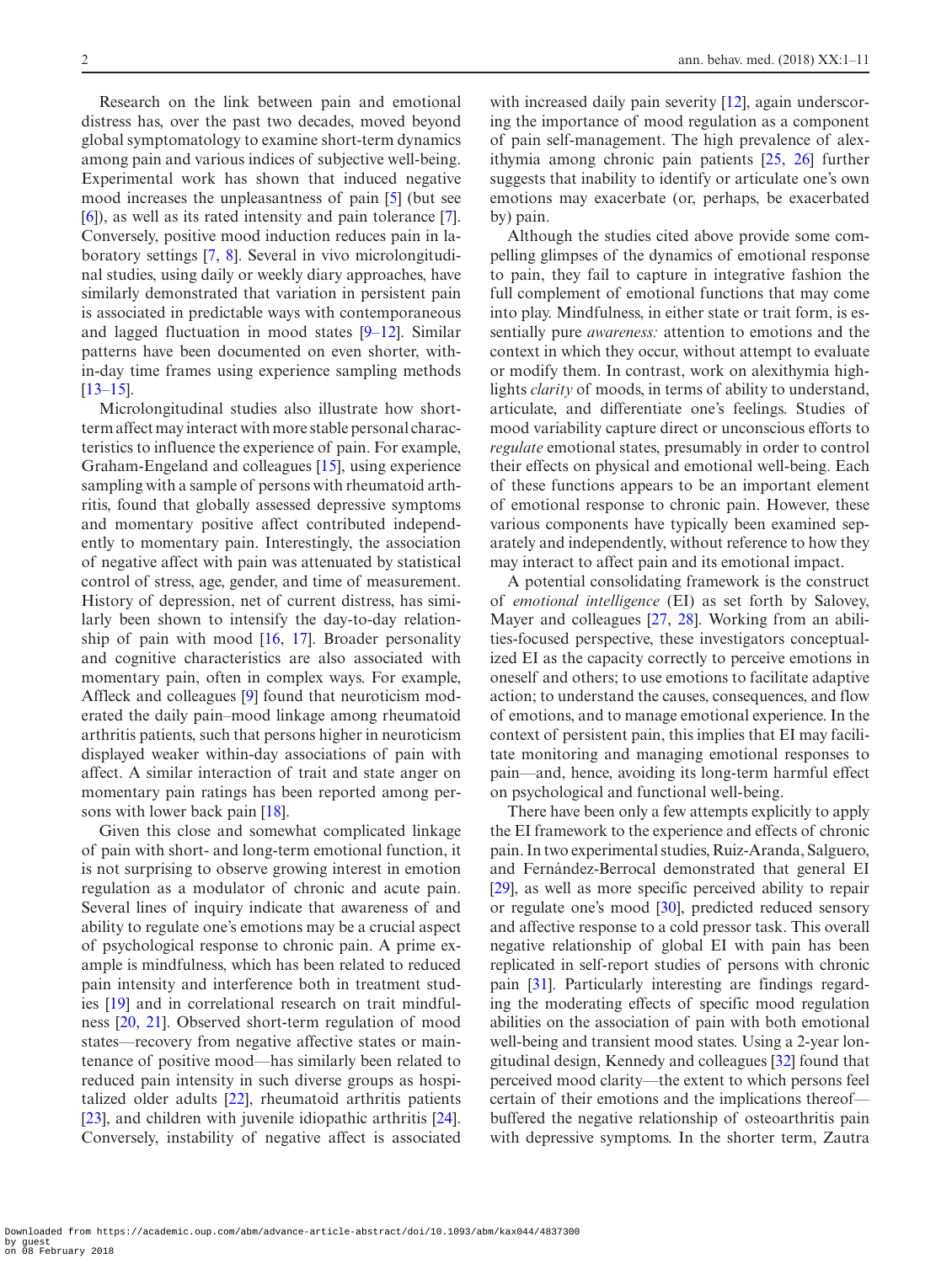and colleagues [[10\]](#page-9-28) assessed pain and mood weekly for 12–20 weeks in a sample of women with diverse painful conditions. Paralleling Kennedy et al. [\[32\]](#page-9-27), they reported a buffering effect of mood clarity on the pain–positive affect association among older women with arthritis (both osteoarthritis and rheumatoid arthritis), but did not observe that effect in women with fibromyalgia. The same team, analyzing data only for women with rheumatoid arthritis, identified a similar short-term effect for mood repair [\[33](#page-9-29)]. Here, high perceived ability to regulate one's own moods attenuated the negative impact of current pain on next-week positive affect.

In sum, it appears that the self-regulatory abilities that comprise EI may be important contributors to individuals' maintaining positive emotional well-being in the face of persistent pain. However, as noted earlier, the literatures on emotional awareness, clarity, and regulation have developed largely independently. There has been little attempt to examine EI in integrative fashion, identifying which aspects of the trait may be most strongly predictive of adaptive response to pain. Further, the majority of research in this area has focused *either* on global emotional well-being, measured in terms of depression, anxiety, or other mood-related syndromes, *or* on shortterm affective response to pain and its accompanying limitations. Aside from a handful of studies linking, for example, current or past depressive disorders with daily or momentary responses to pain [\[15](#page-9-9), [16,](#page-9-10) [34](#page-9-30)], we know little about how momentary emotional responses translate to more generalized, global well-being among individuals with persistent pain.

To address these gaps, the current research examined the association of multiple aspects of EI with emotional well-being among a sample of older adults with osteoarthritis of the knee. Using the Trait Meta-Mood Scale [[35](#page-9-31)], we examined unique contributions of perceived attention/awareness, clarity, and regulation of emotions to indices of emotional well-being at both global and momentary levels. For global analyses, we followed the bulk of extant literature, operationalizing emotional well-being negatively, in terms of depressive symptoms, and using a general self-report measure of pain intensity. For momentary analyses, we used experience sampling method to capture pain and positive and negative affect at multiple points over a 7-day period. At both levels of analysis, we explored both main effects of EI components on emotional well-being as well as their moderating effects on the relationship between pain and emotional well-being.

# **Method**

#### **Sample and Recruitment**

The sample comprised 218 individuals with physician-diagnosed osteoarthritis of the knee, recruited

from west-central Alabama (*N* = 133) and Long Island, New York  $(N = 85)$  as part of an ongoing longitudinal study. Recruitment methods were diverse and differed somewhat at the two sites. In Alabama, respondents were recruited from a university-based general medical clinic, an urban rheumatology clinic, and a network of federally qualified health centers; from senior centers and other community service networks for older adults, and through public service announcements and word of mouth. The New York sample was recruited from university-based general medical clinics, advertisements in campus publications, and commercially prepared mailing lists. Respondents were required to be at least 45 years of age, able to converse over the telephone in English, and to provide contact information for a physician willing to confirm the knee osteoarthritis diagnosis. Exclusion criteria were presence of other painful or disabling disorders (e.g. rheumatoid arthritis, lung disease requiring oxygen use, current malignancy) and cognitive impairment sufficient to preclude completion of interviews (Short Portable Mental Status Questionnaire score ≥6; [[36\]](#page-9-32)). A final selection criterion was completion of at least 14 of 28 scheduled within-day phone calls (see "Measures and Procedures," below).

Recruitment process varied by referral source, as approved by institutional review boards at participating institutions. Clinic patients and those on nonclinical mailing lists received a letter introducing the study and alerting them to expect a telephone inquiry; an opt-out card was included for those who preferred not to be contacted. At community service centers, project staff gave brief informational presentations and described the research; respondents to flyers, public service announcements, and word of mouth phoned the project offices directly. Regardless of referral route, interested individuals were first screened for eligibility and, if interested, gave verbal assent to participate. They then received a mail-out package including an informed consent form, authorization for physician contact to confirm the osteoarthritis diagnosis, and a packet of self-report questionnaires. After physician confirmation was obtained, an in-person interview was scheduled to complete the consent process, retrieve completed questionnaires, collect additional data, and train respondents on the experience sampling protocol.

[Table 1](#page-3-0) presents demographic characteristics and all study variables for the final sample of 218.

#### **Measures and Procedures**

## *Background characteristics*

*Background characteristics*, included as potential covariates, were *race* (African American vs. non-Hispanic white), *age*, *gender, marital status* (married/cohabiting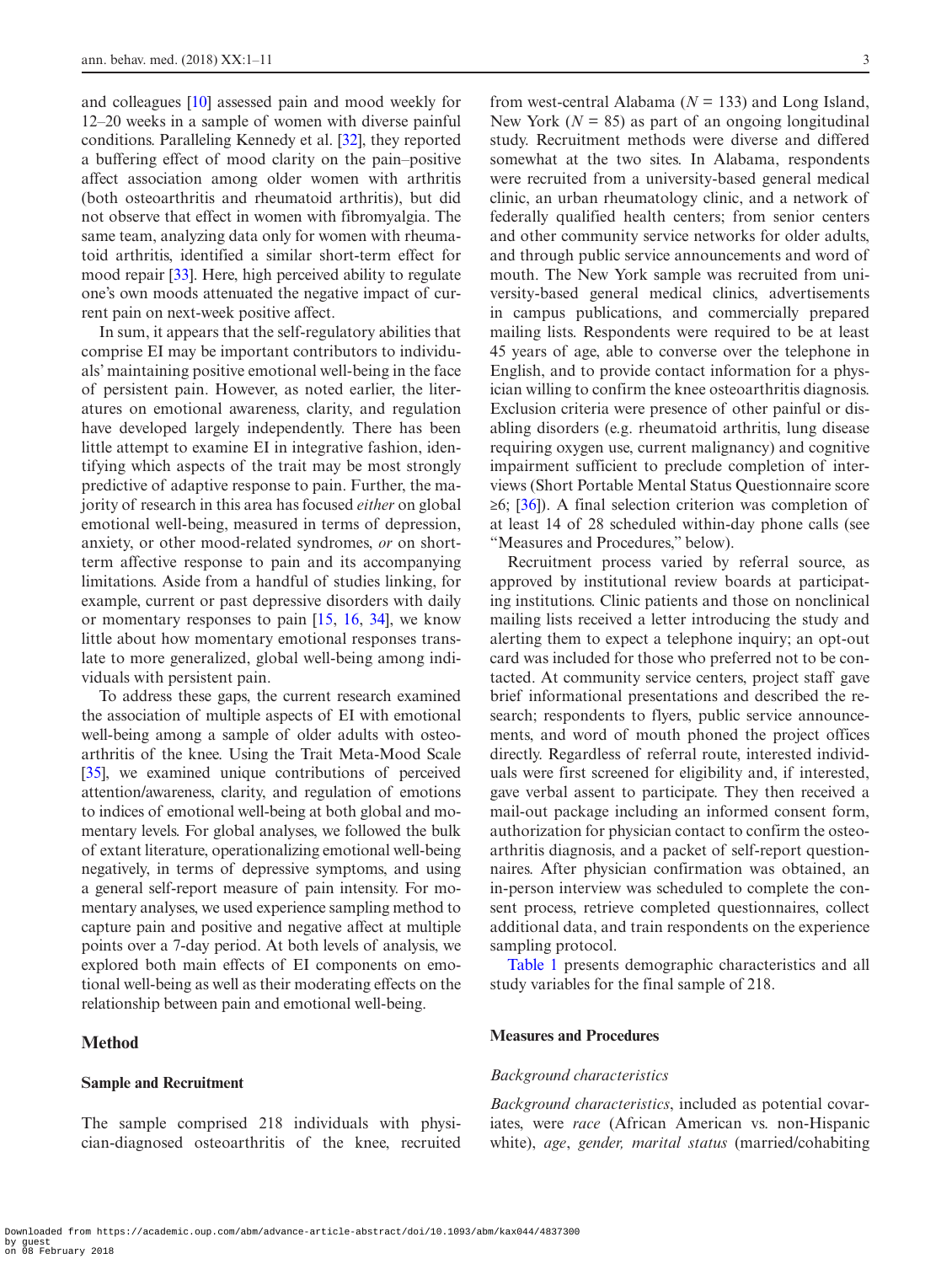<span id="page-3-0"></span>**Table 1** Sample Characteristics and Primary Study Variables

| Variable (range in this sample)                             | Mean<br>or $N$ | $SD$ or $\%$ |
|-------------------------------------------------------------|----------------|--------------|
| Age, years (48, 97)                                         | 64.6           | 9.3          |
| Male                                                        | 53             | 24.3%        |
| Female                                                      | 165            | 75.7%        |
| African American                                            | 85             | 39.0%        |
| Non-Hispanic White                                          | 133            | 61.0%        |
| Unmarried <sup>a</sup>                                      | 109            | 50.5%        |
| Married/cohabiting                                          | 107            | 49.5%        |
| Grade school or less                                        | 27             | 12.4%        |
| High school graduate                                        | 47             | 21.6%        |
| Some post-high school training                              | 50             | 22.9%        |
| College graduate                                            | 40             | 18.3%        |
| Graduate/professional degree                                | 54             | 24.8%        |
| Osteoarthritis in both knees <sup>a</sup>                   | 133            | 61.6%        |
| Duration of osteoarthritis symp-<br>toms, months $(0, 624)$ | 133.4          | 117.4        |
| Health problems $(0, 13)$                                   | 3.28           | 2.67         |
| Mood attention $(1.92, 4.67)$                               | 3.41           | 0.44         |
| Mood clarity (2.33, 4.92)                                   | 3.63           | 0.45         |
| Mood repair (2.33, 5.00)                                    | 3.77           | 0.50         |
| Depressive symptoms $(0, 54)$                               | 11.0           | 10.4         |
| Significant depression (CESD $\geq$ 16)                     | 50             | 22.9%        |
| Global pain $(0, 4.17)$                                     | 2.05           | 0.88         |
| Momentary positive affect (1.32,<br>4.99                    | 3.29           | 0.70         |
| Momentary negative affect (1.00,<br>3.53)                   | 1.29           | 0.40         |
| Momentary pain $(1.00, 4.90)$                               | 2.04           | 0.80         |

 ${}^{a}N = 216.$ 

vs. not), and *education* (5-point scale, "less than high school" through "graduate degree"). *Physical health* was represented by a count of chronic and acute conditions experienced over the past year on a 28-item checklist (e.g. heart trouble, diabetes, broken hip).

#### *Global measures*

*Global measures* included: (i) *pain*, assessed with the Philadelphia Geriatric Center Pain Scale [[37\]](#page-9-33), a 6-item measure of pain intensity currently and over the past few weeks. Cronbach's alpha for the current sample was .857. (ii) *Depressive symptoms* were captured with the Center for Epidemiologic Studies Depression Scale (CESD [\[38](#page-10-0)]; 20 items,  $\alpha$  = .907). (iii) EI was tapped by the three subscales of the 30-item Trait Meta-Mood Scale [\[35](#page-9-31)]. (a) *Attention* to mood (12 items;  $\alpha$  = .724) addresses the extent to which persons focus on their emotions and believe that emotions should guide action, for example, "I often

think about my feelings," "I believe in acting from the heart." (b) Mood *clarity* (12 items,  $\alpha$  = .800) represents insight into and understanding of one's own emotions, for example, "Sometimes I can't tell what my feelings are" (reverse coded), "I feel at ease about my emotions." (c) Mood *repair* comprises six items that address maintaining positive affect balance, for example, "When I become upset, I remind myself of all the pleasures in life." Although alpha for this subscale attained only .580, we retained the composite because of its conceptual importance for current analyses.

#### *Experience sampling measures*

*Experience sampling measures* were obtained during a 7-day protocol during which respondents, using personal phones or cell phones provided by the project, were telephoned four times daily by trained research assistants. The calls, each lasting roughly 5 min, were randomized within 3-hr blocks over a 12-hr time period daily. Measures relevant to the current analyses included (i) *momentary pain* at the time of the call, rated on a 5-point scale ("not at all" to "extremely"). (ii) *Momentary positive* and (iii) *negative affect* were assessed with the Philadelphia Geriatric Center Positive and Negative Affect Scales [\[39](#page-10-1)]. The five positive (*content, energetic*, *happy, interested, warm toward others)* and five negative items *(annoyed, depressed, irritated, sad, worried)*, each rated from 1 ("not at all") to 5 ("extremely"), were averaged to produce composite positive and negative affect scores for each call. Based on data from the first call of the first day's experience sampling protocol, Cronbach's alpha for the positive affect composite was .761 and for negative affect, .756.

In such an intensive procedure, some data loss is to be expected. For current analyses, we excluded 6 of 224 individuals (0.27%) for whom fewer than 14 of the 28 calls yielded complete data. Number of completed calls for the 218 active participants ranged from 14 to 29 (one respondent accidentally received 8 days' calls). The modal number of calls yielding valid data was 23  $(M = 22.8, SD = 3.3)$ ; only 17% of the sample completed fewer than 20 calls. Overall, 81.4% of calls were completed and yielded useable data.

#### **Analysis Plan**

Covariates for primary analyses were selected via a series of ordinary least squares multiple regression analyses for relationships of background characteristics with global pain, depressive symptoms, and EI composites; parallel multilevel models were used for momentary pain and positive and negative affect. Primary analyses examined the associations among EI, pain, and emotional well-being at global and momentary levels. For global measures,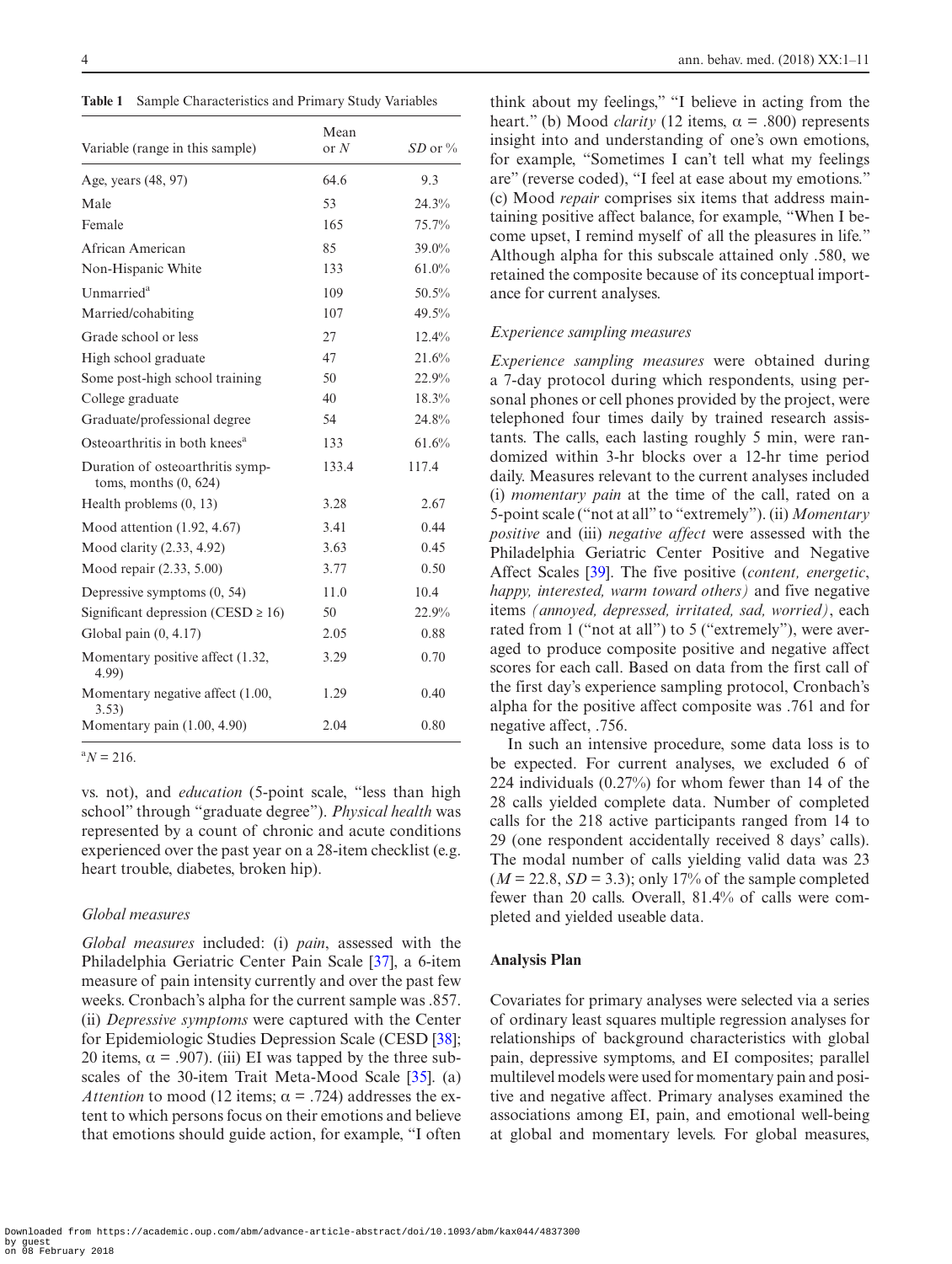regression analyses first delineated the association of the three EI variables (attention, clarity, repair) with pain, controlling for covariates. We then examined independent and moderating effects of EI variables and global pain upon depressive symptoms, using centered variables to compute multiplicative interaction terms (We recognize the advantages of bootstrapping techniques, such as those advanced by Hayes [\[44](#page-10-2)] for examining moderator effects in ordinary least squares regression. However, to our knowledge, no currently available program permits testing of more than one interaction at a time. Thus, for parsimony, we examined interactions in omnibus fashion using traditional multiplicative interaction terms. We replicated all moderation analyses in univariate fashion using Hayes's PROCESS macro [\[44](#page-10-2)]. Patterns of significant results exactly replicated those reported here.).

Relationships among momentary pain, positive and negative affect, and EI were explored using random intercepts multilevel models that paralleled those for global variables. This approach permits examination of patterns of within-person covariation of momentary pain and affect (Level 1, within-person variables) as a function of between-person (Level 2) individual differences [\[40](#page-10-3)]. Initial analyses examined Level 2 (between person) linkages of mood attention, clarity, and repair with momentary pain across all experience sampling data points; improvement in prediction over covariates alone was tested using a likelihood ratio test distributed as  $\chi^2$ . Next, associations of pain with momentary positive and negative affect were tested separately in nested equations, beginning with covariates and momentary pain at Step 1. Here, two measures of pain were used. *Average momentary pain,* the within-person mean of pain ratings across all phone calls, functioned as a Level 2 variable to represent individual differences in overall levels of pain assessed in the moment. *Momentary pain* ratings at each call were person-centered by subtracting average momentary pain from the momentary rating, thus yielding a measure of momentary deviation from one's own average at each experience sampling data point. At Step 2, group-centered mood attention, clarity, and repair were entered as Level 2 predictors, followed at Step 3 by multiplicative interaction terms testing moderating effects of each of the three EI variables on the within-person association of person-centered momentary pain with mood. Likelihood ratio tests again estimated improvement in model fit at each step.

## **Results**

#### **Covariate Analysis**

Regression equations using background characteristics to predict global pain, depressive symptoms, and the EI variables (attention, clarity, repair) were all significant;

test statistics are available on request. Age was significantly related to depressive symptoms ( $\beta$  = -.237, *p* < .001) and marginally to pain (−.114, *p* < .07). Gender predicted attention to mood, with women scoring higher on that variable,  $\beta = .193$ ,  $p < .007$ . Education predicted lower levels of pain (β = −.297, *p* < .001) and greater mood clarity ( $\beta$  = .212,  $p$  < .004). Marital status  $(1 = \text{single}, 2 = \text{coupled})$  was associated with mood clarity  $(.163, p \leq .03)$ , and marginally with mood repair  $(0.139, p < 0.07)$ . Physical health was a significant predictor of pain (β = .173, *p* < .02), depression (.262, *p* < .001), and mood clarity (−.149, *p* < .05). The only association that race showed with any outcome was a marginal coefficient for pain,  $\beta = .124$ ,  $p < .06$ .

Parallel associations of potential covariates with momentary pain and affect were examined using multilevel modeling. Age was significantly associated with pain  $(b = -.014, SE = .006, p < .02)$ , positive affect  $(.017,$ .005, *p* < .001), and negative affect (−.006, .003, *p* < .05). Number of health conditions also predicted pain (*b* = .072, *SE* = .022, *p* < .001), positive affect (−.044, 018, *p* < .02), and negative affect (.031, .011, *p* < .007). Momentary positive affect was positively related to education ( $b = .072$ ,  $SE = .027$ ,  $p < .01$ ) and marital/partnered status (−.193, .097, *p* < .05; married/partnered as index group). Neither gender nor race was associated with momentary pain or affect.

Because race showed only a single, marginal association with any of the primary variables of interest, it was excluded from further analysis. Age, gender, education, marital status, and physical health were controlled in all further analyses.

## **EI, Pain, and Depressive Symptoms**

A first analysis delineated the association of EI with global pain. An initial regression equation, including the five covariates, yielded a significant overall effect, *F* (5,  $210$ ) = 13.31,  $p < .001$ , attributable to effects of education (β = .332, *p* < .001), health conditions (.173, *p* < .02), age ( $\beta$  = -.122,  $p$  < .05) and, marginally, marital status (−.114, *p* < .092). Addition of EI variables significantly increased explained variance,  $\Delta F$  (3, 207) = 6.94,  $p \leq .001$ . Mood clarity was the strongest contributor,  $\beta = -.305, p < .001$ , reflecting lower pain among persons with higher perceived mood clarity. Attention was positively associated with global pain,  $\beta$  = .202,  $p$  < .002, but no effect emerged for mood repair.

To examine linkages of EI with global emotional well-being, we regressed CESD depression onto covariates and pain (Step 1), and then added EI variables as a block (Step 2). At Step 3, interaction terms were entered to test moderating effects of mood attention, clarity, and repair upon the pain–depression relationship. [Table 2](#page-5-0) presents results for each step.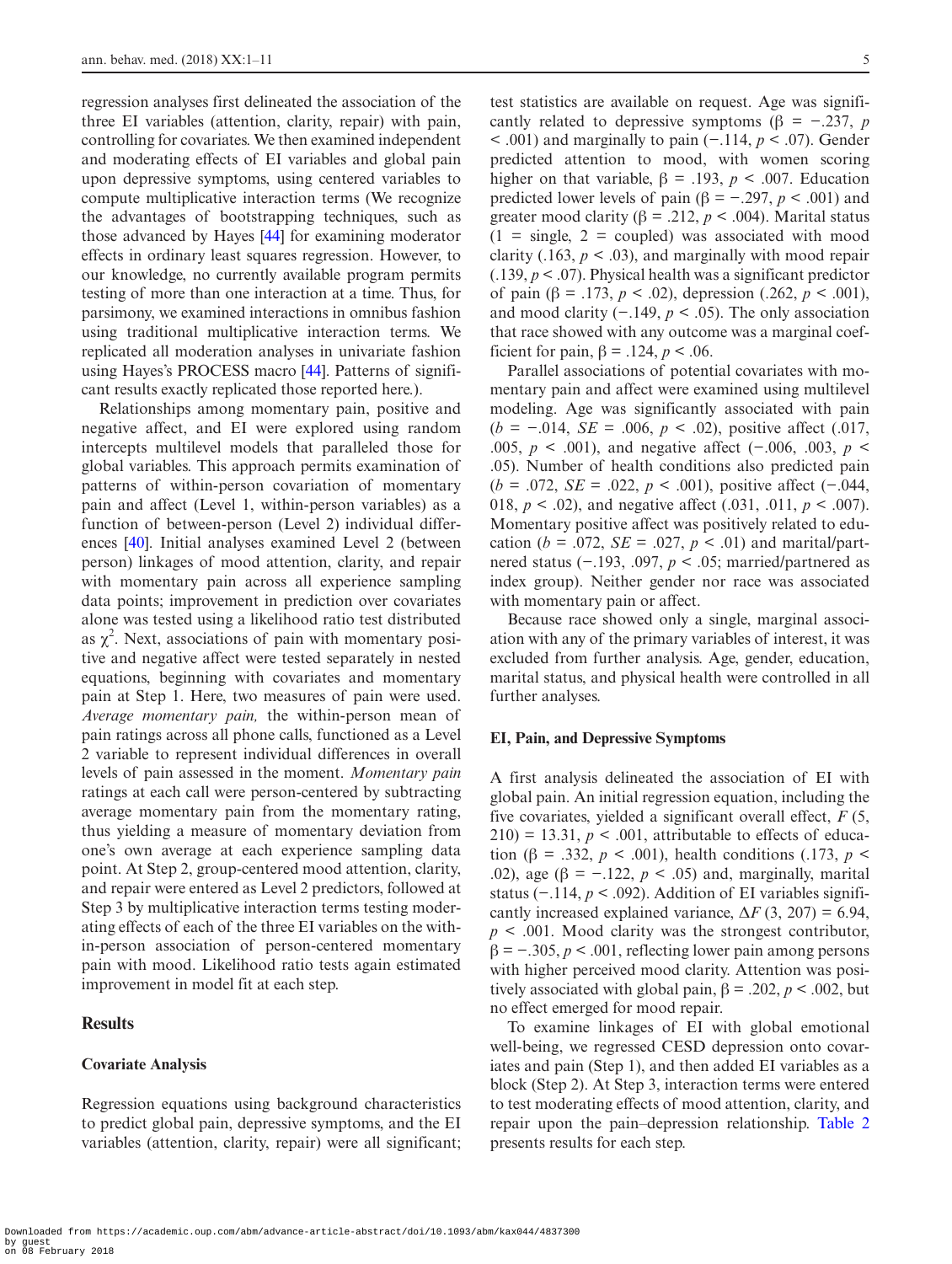|                                               | Step 1           |            |            | Step 2           |            |              | Step 3           |            |                         |  |
|-----------------------------------------------|------------------|------------|------------|------------------|------------|--------------|------------------|------------|-------------------------|--|
|                                               | $\boldsymbol{R}$ | Adj. $R^2$ | $\beta$    | $\boldsymbol{R}$ | Adj. $R^2$ | $\beta$      | $\boldsymbol{R}$ | Adj. $R^2$ | $\beta$                 |  |
|                                               | .579             | .316       |            | .725             | .505       |              | .756             | .546       |                         |  |
| <b>Sex</b>                                    |                  |            | .050       |                  |            | $.088*$      |                  |            | .077                    |  |
| Age                                           |                  |            | $-.177***$ |                  |            | $-.173***$   |                  |            | $-.141***$              |  |
| Marital status                                |                  |            | $-.055$    |                  |            | .017         |                  |            | 010                     |  |
| Education                                     |                  |            | .070       |                  |            | $.117**$     |                  |            | $.115***$               |  |
| Health conditions                             |                  |            | $.181***$  |                  |            | $.123**$     |                  |            | $.134**$                |  |
| Global pain                                   |                  |            | $.471****$ |                  |            | .382*****    |                  |            | .399*****               |  |
| Mood attention                                |                  |            |            |                  |            | .022         |                  |            | .024                    |  |
| Mood clarity                                  |                  |            |            |                  |            | $-.293*****$ |                  |            | $-.278***$              |  |
| Mood repair                                   |                  |            |            |                  |            | $-.242***$   |                  |            | $-.228****$             |  |
| Attention $\times$ pain                       |                  |            |            |                  |            |              |                  |            | .072                    |  |
| Clarity $\times$ pain<br>Repair $\times$ pain |                  |            |            |                  |            |              |                  |            | $-.197*****$<br>$-.044$ |  |

<span id="page-5-0"></span>**Table 2** Depressive Symptoms as a Function of Background Characteristics, Mood Regulation Strategies, and Global Pain

*Step 1*: *F* (6, 209) = 17.58, *p <* .001; *Step 2*: *F* (9, 206) = 25.37, *p* < .001; *Step 3*: *F* (12, 203) = 22.54, *p* < .001.

\*.05 <  $p$  < .10; \*\* $p$  < .05; \*\*\* $p$  < .01; \*\*\*\* $p$  < .005; \*\*\*\* $p$  < .00.

At Step 1, an overall significant effect reflected the association of depressive symptoms with age, physical health, and pain. Entry of EI variables at Step 2 significantly increased explained variance,  $\Delta F(3, 206) = 27.58$ , *p* < .001; mood clarity and repair, but not attention, were significant predictors. The association of education with depressive symptoms was artifactually increased to traditional significance levels; no other changes in patterns of significance were observed.

At Step 3, addition of the interaction terms again improved prediction of depression,  $\Delta F(3, 203) = 7.18$ , *p* < .001, due entirely to the interaction of pain with mood clarity (rightmost columns of [Table 2\)](#page-5-0). To address concern about overfitting of the Step 3 model, we reran the analysis entering only one interaction term at a time. When entered alone, the mood clarity  $\times$  pain interaction again significantly improved prediction, β −.203. Δ*F*  $(1,205) = 18.80, p < .001$ . Also as before, there was no pain × attention interaction,  $β = .013$ ,  $ΔF < 1$ . In contrast to the block entry model, when entered alone, mood repair significantly modified the association of pain with depressive symptoms,  $β = -.140$ ,  $ΔF (1, 205) = 8.32$ , *p* < .004. Regression slopes plotted at low (−1 *SD*), medium (mean), and high (+1 *SD*) levels of mood clarity [\(Fig. 1A](#page-6-0)) indicate that the relationship between pain and depression is attenuated among individuals with greater mood clarity. A similar buffering effect was observed for mood repair [\(Fig. 1B\)](#page-6-0).

## **EI, Pain and Momentary Affect**

Initial, null multilevel models were run to estimate the proportion of variance in momentary pain, positive affect, and negative affect attributable to between-person versus within-person variability. Resulting intraclass correlations were .472 for pain, .506 for negative affect, and .650 for positive affect, indicating sufficient within-person variability to proceed with primary analyses.

A first analysis examined EI variables as predictors of momentary pain. An initial model containing only covariates, −2LL = 12272.45, was significantly improved with addition of the EI variables,  $-2LL = 12263.81$ ,  $\chi^2$  = 8.64, *df* = 3, *p* < .04. Significant effects emerged for age,  $b = -.013$ ,  $SE = .006$ ,  $p < .03$ , and health conditions,  $b = .065$ ,  $SE = .022$ ,  $p < .004$ , reflecting greater pain among younger individuals and those with more health problems. Momentary pain was predicted by attention to mood,  $b = .271$ ,  $SE = .125$ ,  $p < .04$ , and marginally by mood clarity, *b* = −.304, *SE* = .158, *p* < .06.

The associations of EI and momentary pain with momentary affect were examined first for positive affect. [Table 3](#page-6-1) presents the final step of the nested analysis. The effect of covariates alone,  $-2LL = 7980.61$ , was significantly improved by entry of average momentary pain and momentary pain,  $-2LL = 7932.59$ ,  $\chi^2 = 48.02$ ,  $df = 2$ ,  $p \leq 0.001$ . The improvement was driven by momentary pain, *b* = −.059, *SE* = .009, *t* = −6.36, *p* < .001; average mean pain showed no association with momentary positive affect, *p* > .19. Addition of EI variables further enhanced prediction of positive affect, −2LL = 7882.25,  $\chi^2$  = 50.34,  $df = 3$ ,  $p < .001$ . The effect was driven by mood repair,  $b = .490$ ,  $SE = .097$ ,  $t = 5.07$ ,  $p < .001$ ; coefficients for attention and clarity were not significant. Pain did not interact with any of the EI variables when entered as a group, Step  $4\chi^2 = 5.50$ ,  $df = 3$ , n.s. When entered singly, marginal interactions with momentary pain emerged for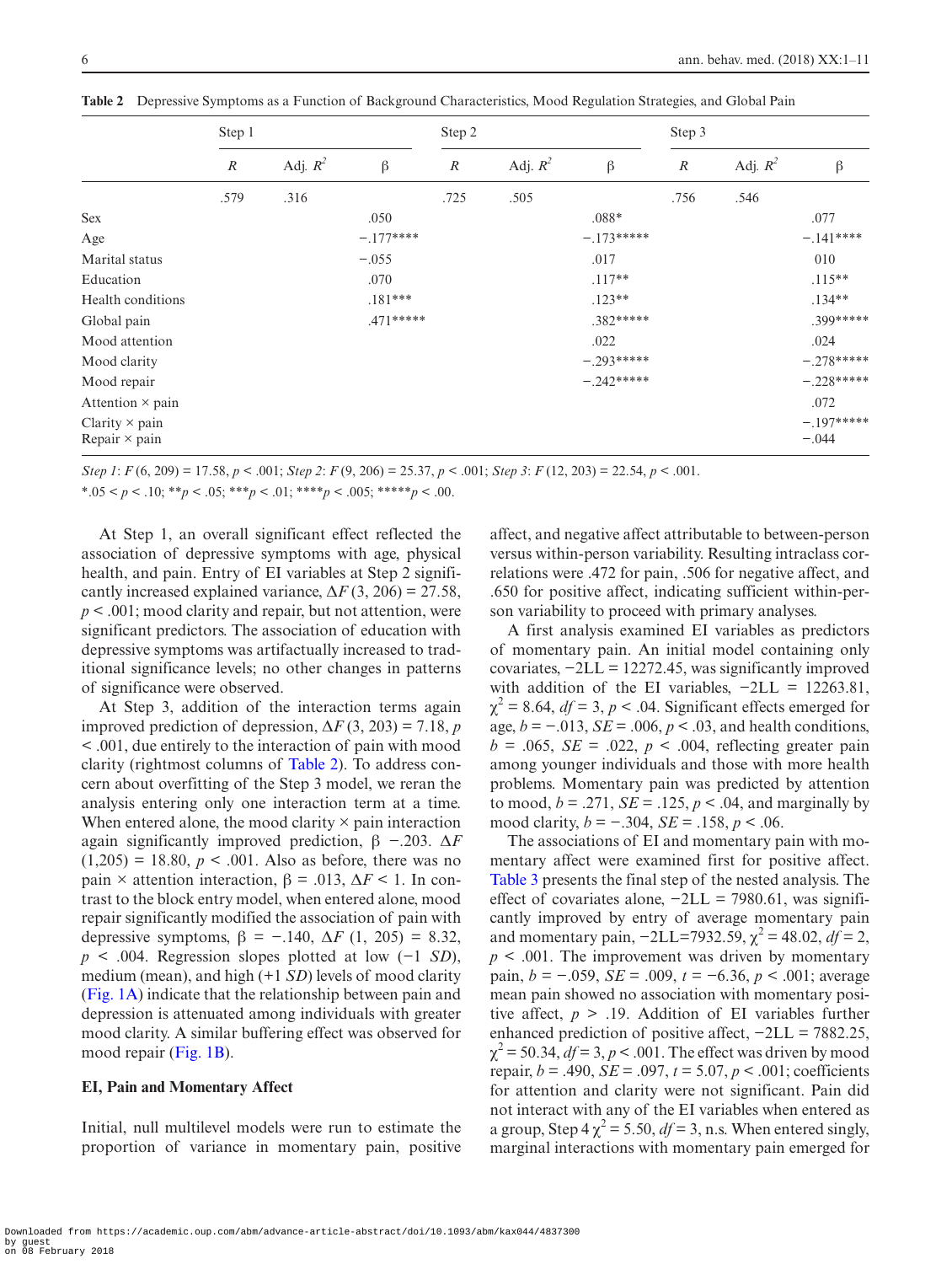

<span id="page-6-0"></span>**Fig. 1.** Moderating effect of mood clarity (A) and mood repair (B) on the relationship of global pain to global depressive symptoms.

both mood attention,  $p < .06$ , and mood clarity,  $p < .07$ . Greater attention to mood exacerbated the association of pain with positive affect; greater mood clarity attenuated that association.

For momentary negative affect, model fit using covariates alone,  $-2LL = 5238.78$ , was significantly improved when contemporaneous pain and average momentary pain were added,  $-2LL = 5088.86$ ,  $\chi^2 = 149.87$ ,  $df = 2$ ,  $p < .001$ . Both momentary pain,  $b = .068$ ,  $SE = .007$ ,  $t = 9.52$ ,  $p < .001$ , and average momentary pain,  $b = .239$ ,  $SE = .030$ ,  $t = 7.87$ ,  $p < .001$ , contributed to the effect. Entry of EI variables at Step 3 further improved fit,  $-2LL = 5064.51$ ,  $\chi^2 = 24.35$ ,  $df = 3$ ,  $p < .001$ , due to a significant effect of mood repair,  $b = -0.159$ , *SE* = .056,  $t = -2.88$ ,  $p < .004$ , and a marginal contribution of mood clarity,  $b = -.126$ ,  $SE = .069$ ,  $t = -1.84$ ,  $p < .07$ .

Interactions of momentary pain with EI variables further increased explained variance,  $-2LL = 5040.26$ ,  $\chi^2$  = 24.25, *df* = 3, *p* < .001. As the right portion of [Table 3](#page-6-1) indicates, the only significant effect was for the pain-by-mood repair interaction. Reanalysis, entering interaction terms individually to address concerns about overfitting of the model, confirmed the significant interaction of pain with mood repair,  $b = -.066$ ,  $SE = .014$ ,  $t = -4.61$ ,  $p < .001$ , and the lack of effect for pain  $\times$ attention,  $p = .692$ . However, when entered alone, the  $pain \times$  mood clarity interaction emerged as statistically significant,  $b = -.060$ ,  $SE = .017$ ,  $t = -3.51$ ,  $p < .001$ . [Figure 2](#page-7-0) portrays the weakened linkages of momentary pain with negative affect among persons higher in mood repair ([Fig. 2A\)](#page-7-0) and mood clarity [\(Fig. 2B\)](#page-7-0).

# **Discussion**

These analyses confirm that perceived EI is associated with pain at both global and momentary levels. Building on earlier work that used the same EI measure as a

<span id="page-6-1"></span>**Table 3** Momentary Affect as a Function of Background Characteristics, Mood Regulation Strategies, and Momentary Pain

|                         | Positive affect  |      |        |         |               | Negative affect |      |        |         |                  |
|-------------------------|------------------|------|--------|---------|---------------|-----------------|------|--------|---------|------------------|
|                         | $\boldsymbol{b}$ | SE   | df     |         | $\mathcal{P}$ | b               | SE   | df     |         | $\boldsymbol{p}$ |
| Sex                     | .165             | .096 | 215.9  | 1.72    | .087          | $-.046$         | .055 | 215.6  | $-0.84$ | .403             |
| Age                     | .015             | .004 | 216.0  | 3.40    | .001          | $-.002$         | .002 | 215.6  | $-0.82$ | .415             |
| Marital status          | $-.088$          | .087 | 215.8  | $-1.02$ | .311          | $-.004$         | .050 | 215.2  | 0.72    | .942             |
| Education               | .048             | .024 | 216.2  | 1.97    | .050          | .014            | .014 | 216.1  | 1.04    | .298             |
| Health conditions       | $-.026$          | .017 | 215.8  | $-1.52$ | .130          | .009            | .010 | 215.3  | 0.89    | .375             |
| Average momentary pain  | $-.033$          | .051 | 216.3  | $-0.64$ | .521          | .219            | .029 | 216.2  | 7.46    | .001             |
| Momentary pain          | $-.062$          | .009 | 4708.8 | $-6.57$ | .001          | .065            | .007 | 4709.0 | 9.05    | .001             |
| Mood attention          | .051             | .095 | 215.5  | 0.54    | .588          | .023            | .054 | 214.7  | 0.43    | .667             |
| Mood clarity            | .180             | .120 | 215.7  | 1.50    | .136          | $-.126$         | .069 | 215.1  | $-1.84$ | .067             |
| Mood repair             | .490             | .097 | 215.8  | 5.07    | .001          | $-.159$         | .055 | 215.3  | $-2.87$ | .004             |
| Attention $\times$ pain | $-.030$          | .022 | 4708.8 | $-1.38$ | .169          | .024            | .017 | 4709.3 | 1.44    | .151             |
| Clarity $\times$ pain   | $-.038$          | .030 | 4708.8 | $-1.32$ | .189          | $-.030$         | .022 | 4709.3 | $-1.35$ | .176             |
| Repair $\times$ pain    | .010             | .023 | 4708.8 | 0.44    | .660          | $-.055$         | .018 | 4709.3 | $-3.08$ | .002             |

Coefficients represent last step of hierarchical multilevel modeling analysis; see text for details.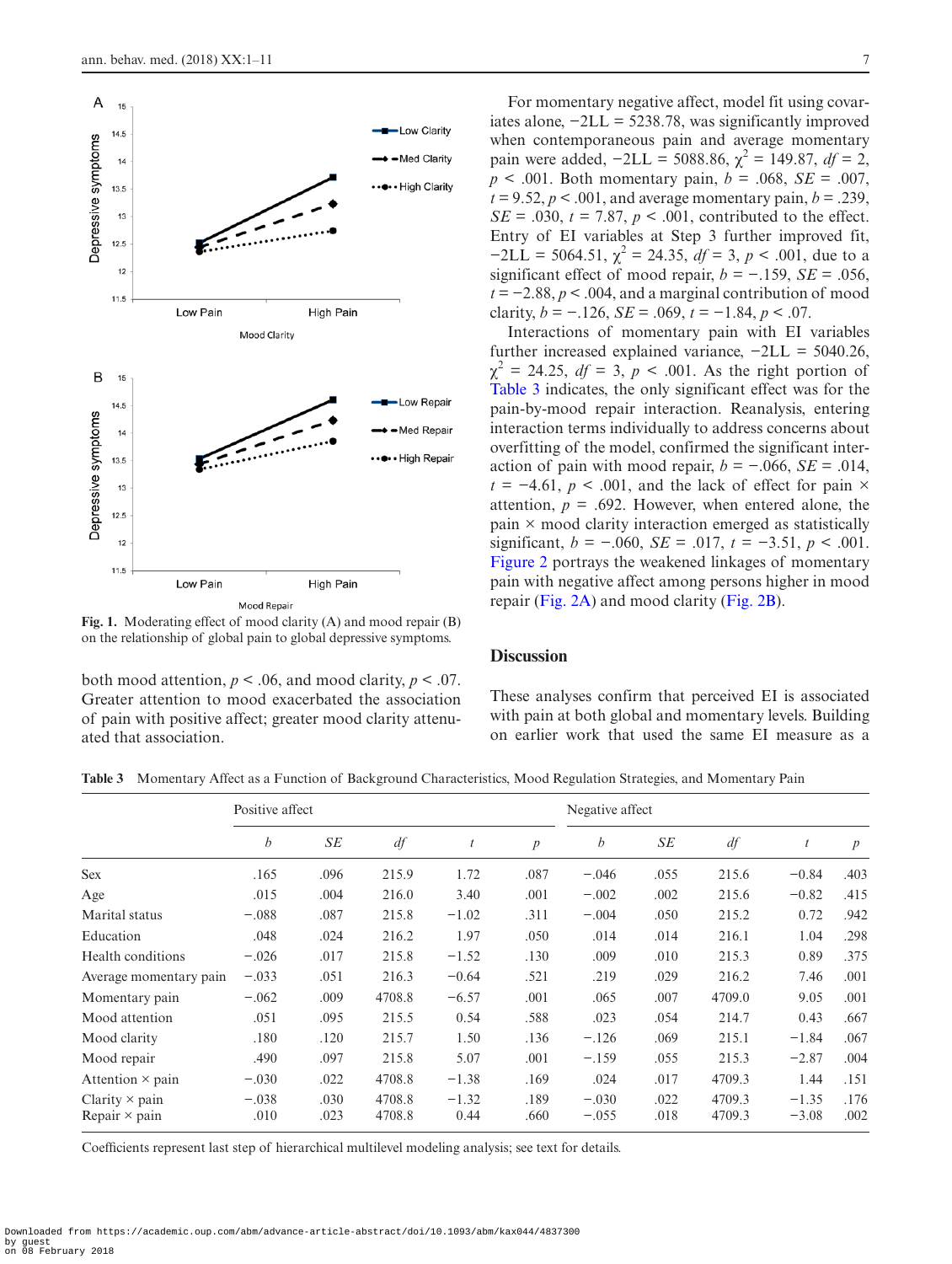unitary construct  $[29, 31]$  $[29, 31]$  $[29, 31]$  $[29, 31]$  $[29, 31]$ , we found that the most consistent EI predictor of pain was attention, reflecting higher pain both globally and in the moment among those who reported greater awareness of their moods. Mood clarity was a negative predictor of global pain and, marginally, of momentary pain. Interestingly, mood repair—the ability to maintain or regain a positive mood—was not directly related to pain in this sample of older adults with knee osteoarthritis.

Paralleling previous research [[35\]](#page-9-31), EI was a significant predictor of emotional well-being, in terms of both global depressive symptoms and momentary positive and negative affect. However, attention to mood was not related to well-being at either level in this group of osteoarthritis sufferers. Rather, both depression and negative affect were inversely associated with mood clarity and mood repair; for positive affect, only mood repair was significant. Thus, attention to one's moods, operationalized here as awareness and valuation of the role of mood in everyday life, is associated with heightened experience of pain; however, it does not appear to be a strong factor in emotional distress. Rather, knowing how one feels (mood clarity) and ability to maintain a positive outlook (mood repair) were the better predictors of both global and momentary affective well-being.

Emergence of a significant interaction of mood clarity with global pain on depressive symptoms corroborates the longitudinal work of Kennedy et al. [\[32](#page-9-27)] among persons with osteoarthritis. The current data extend this finding to within-day processes, yielding a similar buffering effect; here, however, it was mood repair, rather than clarity, that buffered the momentary linkage of pain with negative affect. This pattern suggests that whereas having a clear understanding of one's moods may help buffer against pain-fueled depression in the long term, it may be more important in day-to-day life to "accentuate the positive" in managing the emotional impact of chronic pain.

This conclusion is, of course, tempered by the fact that these patterns changed somewhat when interaction terms were examined singly rather than together. Taken in isolation, mood repair and mood clarity each displayed a significant buffering effect on the association of pain with negative mood states both globally and in the moment. Together, however, there emerged a difference in strength of association, such that mood clarity was the stronger independent predictor of depressive symptoms, versus mood repair for momentary negative affect. Although further work is obviously needed, the potentially differential roles of mood clarity and repair in long-term versus short-term pain-related distress are intriguing.

The general lack of association of EI variables with momentary positive affect in our sample is also notable. Specifically, positive affect was related only to mood



<span id="page-7-0"></span>**Fig. 2.** Moderating effect of mood clarity (A) and mood repair (B) on the relationship of momentary pain to momentary negative affect.

repair, versus both clarity and repair for depression and negative affect. It is also perplexing that we failed to replicate the findings of Zautra's team regarding moderating effects of mood clarity [[10\]](#page-9-28) and repair [\[41](#page-10-4)] on the association of pain with positive affect. There are several plausible explanations for these differences. First, as noted by previous investigators [[10,](#page-9-28) [32](#page-9-27)], it is logical that the role of mood regulation varies as a function of the particular type of pain experienced or, more generally, the type of stressor involved. Although Zautra et al.'s [\[10](#page-9-28)] sample included some women with osteoarthritis, the majority suffered non-age related rheumatologic disorders (rheumatoid arthritis, fibromyalgia) that may evoke differential affective and coping responses. A second consideration is time frame. Although our analysis was strictly cross-sectional, its replication of Kennedy et al.'s [[32\]](#page-9-27) pain-by-clarity interaction on subsequent depression confirms the role of clearly understanding one's moods for long-term emotional well-being in the presence of persistent pain. In contrast, Zautra's team worked on a different time frame with respect not only to within-person measures (weekly, vs. 4 times daily in the current study), but also to microlongitudinal time frame. Specifically, whereas we examined contemporaneous covariation of affect with pain, Zautra's team consistently looked at lagged (predictive) associations, with positive affect measured the week after pain. This raises the thought-provoking possibility that mood regulation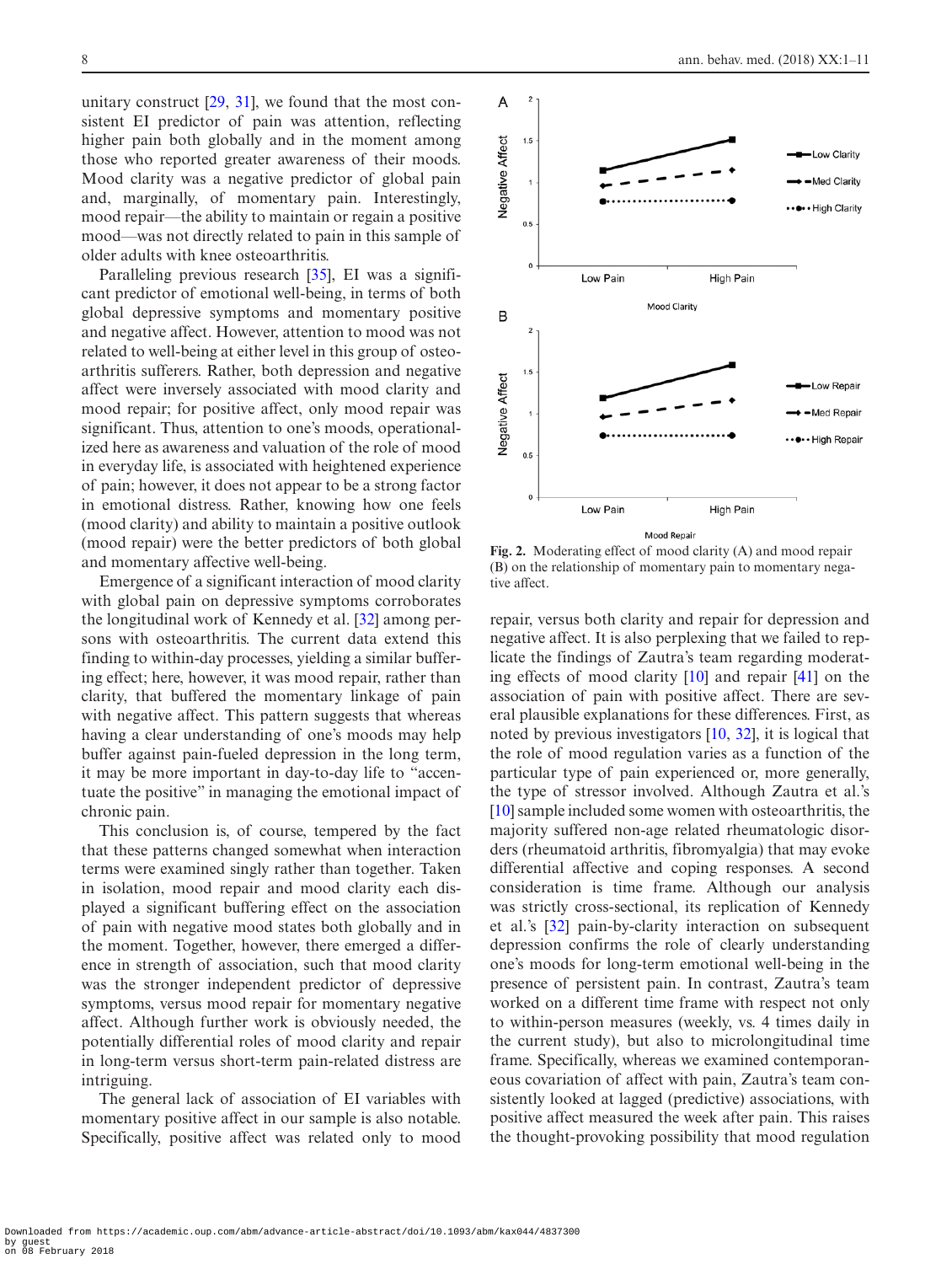strategies may play differential roles in the flow of physical and emotional responses even over relatively brief time frames. This question—and, more generally, the short- versus longer-term interplay of pain, affect, and generalized well-being—is strongly deserving of further study.

A few limitations of this study bear mention. Sample and sampling frames are always a concern. We purposely used diverse sampling techniques to ensure a broad range of participant characteristics both clinically and demographically. Although all our respondents had physician-confirmed knee osteoarthritis, they varied widely in duration and severity of symptoms. This doubtlessly introduced a great deal of noise into analyses, basically trading off internal validity for generalizability. Second, although we controlled self-reported medical comorbidities, it is not unlikely that the complement of health problems, medications or other treatments used, and perhaps even clinical characteristics of the disorder, may have affected patterns of findings. Similarly, one important covariate not examined in this or others' work is activity limitation: the extent to which pain interferes with valued activities [\[42](#page-10-5), [43](#page-10-6)].

An additional, broad concern is the measure of EI itself. Although both subscales and overall composite have previously been used in studies of chronic pain, few published studies have examined all three subscales simultaneously. In the current data, attention to moods was relatively independent of both clarity (*r* = .331) and repair (.169), but clarity and repair were highly correlated (*r* = .597). We found no evidence of confounding due to collinearity in current analyses, but some caution should be exercised when interpreting findings. In particular, the differential patterns of significance for interaction terms examined singly versus as a group underscores the sizeable overlap between these two constructs, and the potential importance of weighing EI constructs as "general factor" versus specific skills or perceptions. A related concern is the low reliability for the mood repair scale in this sample. Although widely used, the Trait Meta-Mood Scale was developed and validated largely on samples of college students. Further investigation of the factor structure and performance of this measure across the lifespan, particularly with chronic pain samples, is needed to inform future work.

It is also important to take into account that EI, as conceptualized and measured here, is just one of a number of cognitive and affective processes that may affect the experience of chronic pain. As noted earlier, the constructs of emotional awareness, clarity and repair overlap substantially with other constructs, for example, mindfulness, resilience, and perhaps even catastrophic thinking. It would be helpful, in future research, to examine a range of these related constructs in tandem,

in a single study, to begin more clearly to depict areas of overlap versus unique contributions to well-being of individuals coping with chronic illness.

These caveats aside, the current data provide intriguing insights into the role mood regulation, represented here as perceived EI, plays in the experience and effects of chronic pain. Our data underscore the complexity of dynamics encompassed by the construct of EI, and raise questions about its conventional construal as an inherently positive, adaptive orientation. Clearly, simple attention to mood exacerbates the experience of pain, suggesting that therapeutic techniques emphasizing emotional awareness (e.g. mindfulness) should be applied with careful emphasis on nonevaluative, accepting cognitive stances. At the same time, mood clarity—the ability to understand and differentiate emotions and their effects—may be a major aspect of long-term coping with chronic pain. In contrast, positive attitude and the ability to repair or bounce back from negative moods may be an important short-term coping mechanism. Although further research is needed, the current findings clearly demonstrate a key role of perceived mood regulation strategies in minimizing the effects of persistent pain on emotional well-being both in the moment and for the long term.

**Acknowledgments** This research was supported by National Institute on Aging grant R01-AG041655 to Patricia Parmelee and Dylan Smith. We thank Catherine Polster and Jessica Greenlee for their vital assistance with project management. Thanks also to the many graduate and undergraduate students who helped with data collection and processing.

**Conflict of Interest** This research was funded by a grant from the National Institute on Aging, which paid partial salaries, graduate student stipends, or consultant fees to all authors. These payments were reviewed and approved by the National Institute on Aging as part of initial and continuing grant reviews. The authors of this article have no other conflicts of interest to report.

#### **Compliance with Ethical Standards**

**Ethical Approval** *Research involving human participants and/or animals*: All activities performed in this research were preapproved by the Institutional Review Boards at the University of Alabama and Stony Brook University, and were performend in accordance with the ethical standards laid out by the 1964 Declaration of Helsinki and its later amendments.

**Informed Consent** Informed consent was obtained from all individuals participating in the study before study procedures were initiated.

# **References**

<span id="page-8-0"></span>1. Dersh J, Polatin PB, Gatchel RJ. Chronic pain and psychopathology: research findings and theoretical considerations. *Psychosom Med*. 2002;64(5):773–786.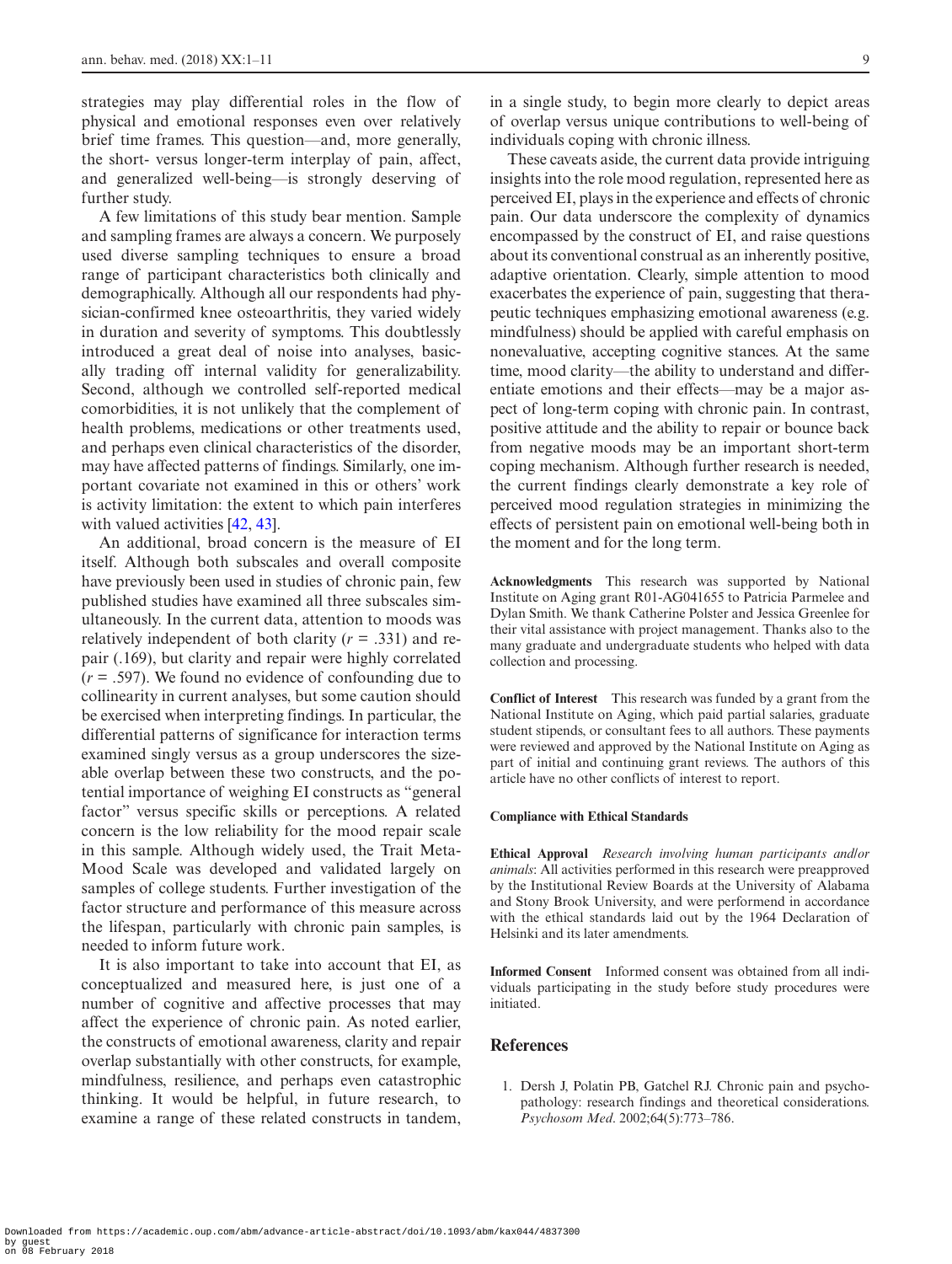- <span id="page-9-0"></span>2. Allaz AF, Cedraschi C. Emotional aspects of chronic pain. In: Pickering G, Gibson S, eds. *Pain, Emotion and Cognition: A Complex nexus*. Geneva, Switzerland: Springer; 2015:21–34.
- <span id="page-9-1"></span>3. Bair MJ, Robinson RL, Katon W, Kroenke K. Depression and pain comorbidity: a literature review. *Arch Intern Med*. 2003;163(20):2433–2445.
- <span id="page-9-2"></span>4. Kroenke K, Wu J, Bair MJ, Krebs EE, Damush TM, Tu W. Reciprocal relationship between pain and depression: a 12-month longitudinal analysis in primary care. *J Pain*. 2011;12(9):964–973.
- <span id="page-9-3"></span>5. Berna C, Leknes S, Holmes EA, Edwards RR, Goodwin GM, Tracey I. Induction of depressed mood disrupts emotion regulation neurocircuitry and enhances pain unpleasantness. *Biol Psychiatry*. 2010;67(11):1083–1090.
- <span id="page-9-4"></span>6. Loggia ML, Mogil JS, Bushnell MC. Experimentally induced mood changes preferentially affect pain unpleasantness. *J Pain*. 2008;9(9):784–791.
- <span id="page-9-5"></span>7. Tang NK, Salkovskis PM, Hodges A, Wright KJ, Hanna M, Hester J. Effects of mood on pain responses and pain tolerance: an experimental study in chronic back pain patients. *Pain*. 2008;138(2):392–401.
- <span id="page-9-6"></span>8. Davis MC, Thummala K, Zautra AJ. Stress-related clinical pain and mood in women with chronic pain: moderating effects of depression and positive mood induction. *Ann Behav Med*. 2014;48(1):61–70.
- <span id="page-9-7"></span>9. Affleck G, Tennen H, Urrows S, Higgins P. Neuroticism and the pain-mood relation in rheumatoid arthritis: insights from a prospective daily study. *J Consult Clin Psychol*. 1992;60(1):119–126.
- <span id="page-9-28"></span>10. Zautra A, Smith B, Affleck G, Tennen H. Examinations of chronic pain and affect relationships: applications of a dynamic model of affect. *J Consult Clin Psychol*. 2001;69(5):786–795.
- 11. Connelly M, Keefe FJ, Affleck G, Lumley MA, Anderson T, Waters S. Effects of day-to-day affect regulation on the pain experience of patients with rheumatoid arthritis. *Pain*. 2007;131(1–2):162–170.
- <span id="page-9-19"></span>12. Rost S, Van Ryckeghem DM, Koval P, Sütterlin S, Vögele C, Crombez G. Affective instability in patients with chronic pain: a diary approach. *Pain*. 2016;157(8):1783–1790.
- <span id="page-9-8"></span>13. Smith DM, Parmelee PA. Within-day variability of fatigue and pain among African Americans and non-Hispanic Whites With Osteoarthritis of the Knee. *Arthritis Care Res (Hoboken)*. 2016;68(1):115–122.
- 14. Vendrig AA, Lousberg R. Within-person relationships among pain intensity, mood and physical activity in chronic pain: a naturalistic approach. *Pain*. 1997;73(1):71–76.
- <span id="page-9-9"></span>15. Graham-Engeland JE, Zawadzki MJ, Slavish DC, Smyth JM. Depressive symptoms and momentary mood predict momentary pain among rheumatoid arthritis patients. *Ann Behav Med*. 2016;50(1):12–23.
- <span id="page-9-10"></span>16. Conner TS, Tennen H, Zautra AJ, Affleck G, Armeli S, Fifield J. Coping with rheumatoid arthritis pain in daily life: within-person analyses reveal hidden vulnerability for the formerly depressed. *Pain*. 2006;126(1–3):198–209.
- <span id="page-9-11"></span>17. Tennen H, Affleck G, Zautra A. Depression history and coping with chronic pain: a daily process analysis. *Health Psychol*. 2006;25(3):370–379.
- <span id="page-9-12"></span>18. Bruehl S, Liu X, Burns JW, Chont M, Jamison RN. Associations between daily chronic pain intensity, daily anger expression, and trait anger expressiveness: an ecological momentary assessment study. *Pain*. 2012;153(12):2352–2358.
- <span id="page-9-13"></span>19. Veehof MM, Oskam MJ, Schreurs KM, Bohlmeijer ET. Acceptance-based interventions for the treatment of chronic pain: a systematic review and meta-analysis. *Pain*. 2011;152(3):533–542.
- <span id="page-9-14"></span>20. McCracken LM, Gauntlett-Gilbert J, Vowles KE. The role of mindfulness in a contextual cognitive-behavioral analysis of chronic pain-related suffering and disability. *Pain*. 2007;131(1–2):63–69.
- <span id="page-9-15"></span>21. Schütze R, Rees C, Preece M, Schütze M. Low mindfulness predicts pain catastrophizing in a fear-avoidance model of chronic pain. *Pain*. 2010;148(1):120–127.
- <span id="page-9-16"></span>22. Paquet C, Kergoat MJ, Dubé L. The role of everyday emotion regulation on pain in hospitalized elderly: insights from a prospective within-day assessment. *Pain*. 2005;115(3):355–363.
- <span id="page-9-17"></span>23. Connelly M, Keefe FJ, Affleck G, Lumley MA, Anderson T, Waters S. Effects of day-to-day affect regulation on the pain experience of patients with rheumatoid arthritis. *Pain*. 2007;131(1–2):162–170.
- <span id="page-9-18"></span>24. Connelly M, Bromberg MH, Anthony KK, Gil KM, Franks L, Schanberg LE. Emotion regulation predicts pain and functioning in children with juvenile idiopathic arthritis: an electronic diary study. *J Pediatr Psychol*. 2012;37(1):43–52.
- <span id="page-9-20"></span>25. Keefe FJ, Lumley M, Anderson T, Lynch T, Studts JL, Carson KL. Pain and emotion: new research directions. *J Clin Psychol*. 2001;57(4):587–607.
- <span id="page-9-21"></span>26. Hosoi M, Molton IR, Jensen MP, et al. Relationships among alexithymia and pain intensity, pain interference, and vitality in persons with neuromuscular disease: Considering the effect of negative affectivity. *Pain*. 2010;149(2):273–277.
- <span id="page-9-22"></span>27. Salovey P, Mayer JD. Emotional intelligence and its relationship to other intelligences. *Imagin Cogn Pers*. 1990;9(3):185–211.
- <span id="page-9-23"></span>28. Salovey P, Mayer JD, Caruso D, Yoo SH. The positive psychology of emotional intelligence. In: Cassady JC, Eissa MA, eds. *Emotional Intelligence: Perspectives on Educational and Positive Psychology*. New York: Peter Lang; 2008:185–208.
- <span id="page-9-24"></span>29. Ruiz-Aranda D, Salguero JM, Fernández-Berrocal P. Emotional intelligence and acute pain: the mediating effect of negative affect. *J Pain*. 2011;12(11):1190–1196.
- <span id="page-9-25"></span>30. Ruiz-Aranda D, Salguero JM, Fernández-Berrocal P. Emotional regulation and acute pain perception in women. *J Pain*. 2010;11(6):564–569.
- <span id="page-9-26"></span>31. Wright CJ, Schutte NS. The relationship between greater mindfulness and less subjective experience of chronic pain: mediating functions of pain management self-efficacy and emotional intelligence. *Aust J Psychol*. 2014;66(3):181–186.
- <span id="page-9-27"></span>32. Kennedy LA, Cohen TR, Panter AT, et al. Buffering against the emotional impact of pain: mood clarity reduces depressive symptoms in older adults. *J Soc Clin Psychol*. 2010;29(9):975–987.
- <span id="page-9-29"></span>33. Hamilton NA, Zautra AJ, Reich JW. Affect and pain in rheumatoid arthritis: do individual differences in affective regulation and affective intensity predict emotional recovery from pain? *Ann Behav Med*. 2005;29(3):216–224.
- <span id="page-9-30"></span>34. Tennen H, Affleck G, Zautra A. Depression history and coping with chronic pain: a daily process analysis. *Health Psychol*. 2006;25(3):370–379.
- <span id="page-9-31"></span>35. Salovey P, Mayer JD, Goldman SL, Turvey C, Palfai TP. Emotional attention, clarity, and repair: exploring emotional intelligence using the trait meta-mood scale. In: Pennebaker JW, ed. *Emotion, Disclosure, and Health*. Washington, DC: American Psychological Association; 1995:125–154.
- <span id="page-9-32"></span>36. Pfeiffer E. A short portable mental status questionnaire for the assessment of organic brain deficit in elderly patients. *J Am Geriatr Soc*. 1975;23(10):433–441.
- <span id="page-9-33"></span>37. Parmelee PA, Katz IR, Lawton MP. The relation of pain to depression among institutionalized aged. *J Gerontol*. 1991;46(1): P15–P21.